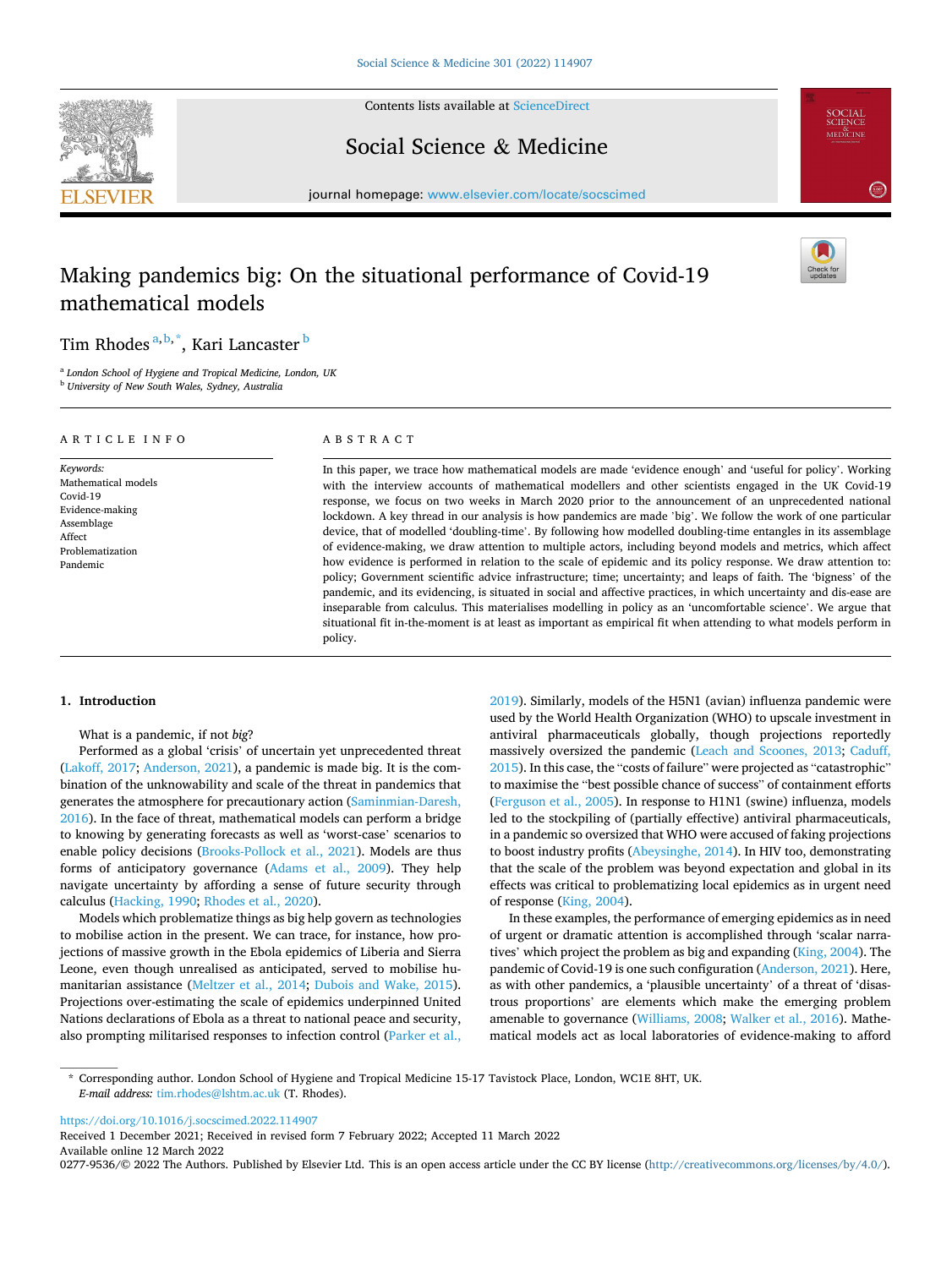epidemics their size and scale, and thus contribute to scalar narratives shaping policy. In the UK Covid-19 pandemic, for instance, the 'reasonable worst-case' is deployed in mathematical models to assist Government planning [\(Bradley and Roussos, 2021](#page-8-0)). This presents a longer-term scenario rather than short-term prediction to imagine what might be possible, and specifically how bad things could become, rather than forecasting what is probable or might happen. In emergency scenarios, the scaling-up of simulated problem potential often cannot rely on known risks for calculation but works with incalculable probabilities whose consequences might be catastrophic [\(Lakoff, 2017\)](#page-9-0). Uncertainty, rather than knowable risk, creates the energy for precaution, pre-emption and prudence ([Saminmian-Daresh, 2016](#page-9-0); [Cooper, 2006](#page-8-0); [Diprose et al., 2008](#page-8-0); [Anderson and Adey, 2011](#page-8-0)). What counts in the making of a pandemic is not so much the precision of projections, but the problematization of the event [\(Foucault, 2009](#page-9-0)). Models at once enact pandemics as sources of great dis-ease which they make amenable to crisis management via projection. Because models reside in uncertainty, they are never free of it, but embody it, especially in emergencies ([Christley et al., 2013\)](#page-8-0). This means that the configuration of pandemics through models is a fluid intervention that is not only materialised in observable data and empirical measures, but also in uncertain projections and qualifications, as well as in affective relations, in which science, policy and situation entangle.

#### *1.1. Fitting models*

Despite acknowledging uncertainty, a primary concern with models in policy is their precision and accuracy. Here, attention focuses on how well forecasts or projections can be said to represent the actualities of their epidemic contexts, including via empirical fit. There is a fixation with the precision of projections, and whether these, in time, become evidenced as more or less right or wrong. Models informing Covid-19 policy are no exception ([Rice et al., 2020;](#page-9-0) [Medley, 2021\)](#page-9-0). For this reason, they have become sites of heated contestation ([Rhodes and](#page-9-0)  [Lancaster, 2020](#page-9-0)). A particular concern, especially in public deliberations, is that scenario models are felt to be overly pessimistic and to over-estimate the likely or 'true' scale of pandemics ([Caduff, 2015](#page-8-0)). A focus on the 'worst case', and working with counterfactuals that assume a 'do nothing' intervention scenario or which assume no adaptive behavioural or 'natural' response, may 'oversize' future epidemics. A policy desire for certainty has also been suggested as a reason for why the decision to lockdown in the UK was delayed ([Evans, 2021](#page-8-0)). While fixating on the precision of uncertain projections is not necessarily the best judge of forecasts beyond the near future, especially early in an emergency [\(Funk et al., 2020\)](#page-9-0), an evidence-based approach holds on to the promise of models becoming progressively attuned via their empirical grounding over time ([Glasser et al., 2011; Huppert and Katriel,](#page-9-0)  [2013\)](#page-9-0). This idealised process is, of course, messy in practice, given absented time in emergencies, the difficulty of validating projected epidemic futures which are altered through adaptive responses, and the complexity of unfolding human-viral interactions beyond the reach of calculus [\(Leach and Scoones, 2013](#page-9-0); [Rhodes et al., 2020\)](#page-9-0). There is nonetheless a tendency to reproduce 'sacred' evidence-based accounts of models as if they are available to empirical validation as well as precise and certain enough, and of policy as consequent on translated evidence ([Colebatch, 2009](#page-8-0); [Stewart and Smith, 2015;](#page-9-0) [Evans, 2021\)](#page-8-0).

Alternatively, we can approach models as performative, as modes of epidemic enactment rather than representation [\(Myers, 2015](#page-9-0); [Callon](#page-8-0)  [and Numiesa, 2005;](#page-8-0) [Rhodes and Lancaster, 2021\)](#page-9-0). In the process of blending heterogeneous data from disparate sites into singular calculative spaces enabling policy decisions, the enumerations that models make detach from their origins, transform into new entities, and enact new realities as anticipatory potentials ([Callon and Numiesa, 2005](#page-8-0); [Verran, 2015\)](#page-9-0). Furthermore, modelled projections can take flight as evidence in fluid and multiple ways, with potentially dramatic material effects, as they are put-to-use in policy ([Rhodes and Lancaster, 2021](#page-9-0)).

Models do not simply represent emergent epidemics 'out there', but enact them in the 'in here' of their methods, calculations and narratives, which themselves are performed in their implementation events (Law, [2004; Myers, 2015\)](#page-9-0). This means that projections are afforded agency in relation to their situation [\(Verran, 2015](#page-9-0); [Savransky and Rosengarten,](#page-9-0)  [2016\)](#page-9-0). In turn, this invites an alternative way to approach how models perform their 'fit'. Rather than giving primacy to empirical fit, usually measured after-the-event through epidemiological data, such as counts of infections, hospitalisations and deaths, we orientate to situational fit, where the focus becomes how projections come to be made useful in-the-moment as matters of social, policy and political concern. When viewed in their situation, such as when projections are put-to-use in events of policy deliberation, the veracity of the projection presents less as the immediate matter of concern. Indeed, enumerations count for 'nothing' without their affects, qualifications and contexts to afford them agency and bring them to life [\(Callon and Law, 2005](#page-8-0); [Myers,](#page-9-0)  [2015\)](#page-9-0). The epidemics that models enact, big or small, flat or tall, are situated effects of their implementation events, in which models entangle as one of many actors.

## *1.2. Lockdown*

An unprecedented national lockdown in the UK was announced in response to the Covid-19 epidemic on March 23rd<sup>,</sup> 2020. This "stay at home" policy followed the closure of social venues, like pubs, cafes and restaurants, which was announced March 20th, which had been Government guidance originally made March 16th. The policy decision to lockdown, as we explore below, is attached to modelled evidence. It has been argued that the UK's failure to implement lockdown policies sooner was partly because of political decisions to 'follow the science', implying that a precautionary strategy was delayed given insufficient scientific certainty for Government to act, until the evidence became overwhelming ([Evans, 2021](#page-8-0): 22). This account suggests policy decision-making to follow a rational-technical process in relation to a certainty threshold of what constitutes 'evidence enough' to act. In the analysis below, we follow how models are made and used as evidence in the weeks before lockdown through the accounts of modellers involved.

## **2. Introducing doubling-time**

A prime function of mathematical models in emergent epidemics is to project infection growth. The basic reproduction number  $R_0$  is a metric standard in this regard.  $R_0$  is the average number of new infections that a single infected person in a fully susceptible population generates. This number indicates the portion of transmission that needs to be prevented to bring  $R_0 \leq 1.0$  to 'flatten the curve'. Estimates of  $R_0$ are inferred indirectly through models, and thus vary according to how they are fit to data and model assumptions ([Royal Society, 2020](#page-9-0); [Pellis](#page-9-0)  [et al., 2021\)](#page-9-0). In the UK Covid-19 pandemic, this calculation has been routinely performed to signal epidemic growth to publics, policy makers and scientists alike. The UK Government SPI-M Committee (Scientific Pandemic Influenza Group on Modelling), an advisory body of mathematical modellers and other scientists, and SAGE Committee (Scientific Advisory Group for Emergencies), the body responsible for translating scientific consensus, including from SPI-M, to Government Cabinet Office, have generated routine calculations of  $R_0$  alongside short-term forecasts and longer-term scenarios in response to Government commissions.

In the weeks prior to the national lockdown in the UK, a team of modellers triangulated data from multiple sources (confirmed cases, deaths, and hospital and intensive care admissions) in Europe to estimate epidemic doubling-time [\(Pellis et al., 2021\)](#page-9-0). Doubling-time is the period, often measured in average days, that the size of the epidemic is estimated to double. At this point in the epidemic, doubling-time was a measure of unconstrained potential. Doubling-time is not a novel technique, but enacts evidence differently to  $R_0$ , because it creates a measure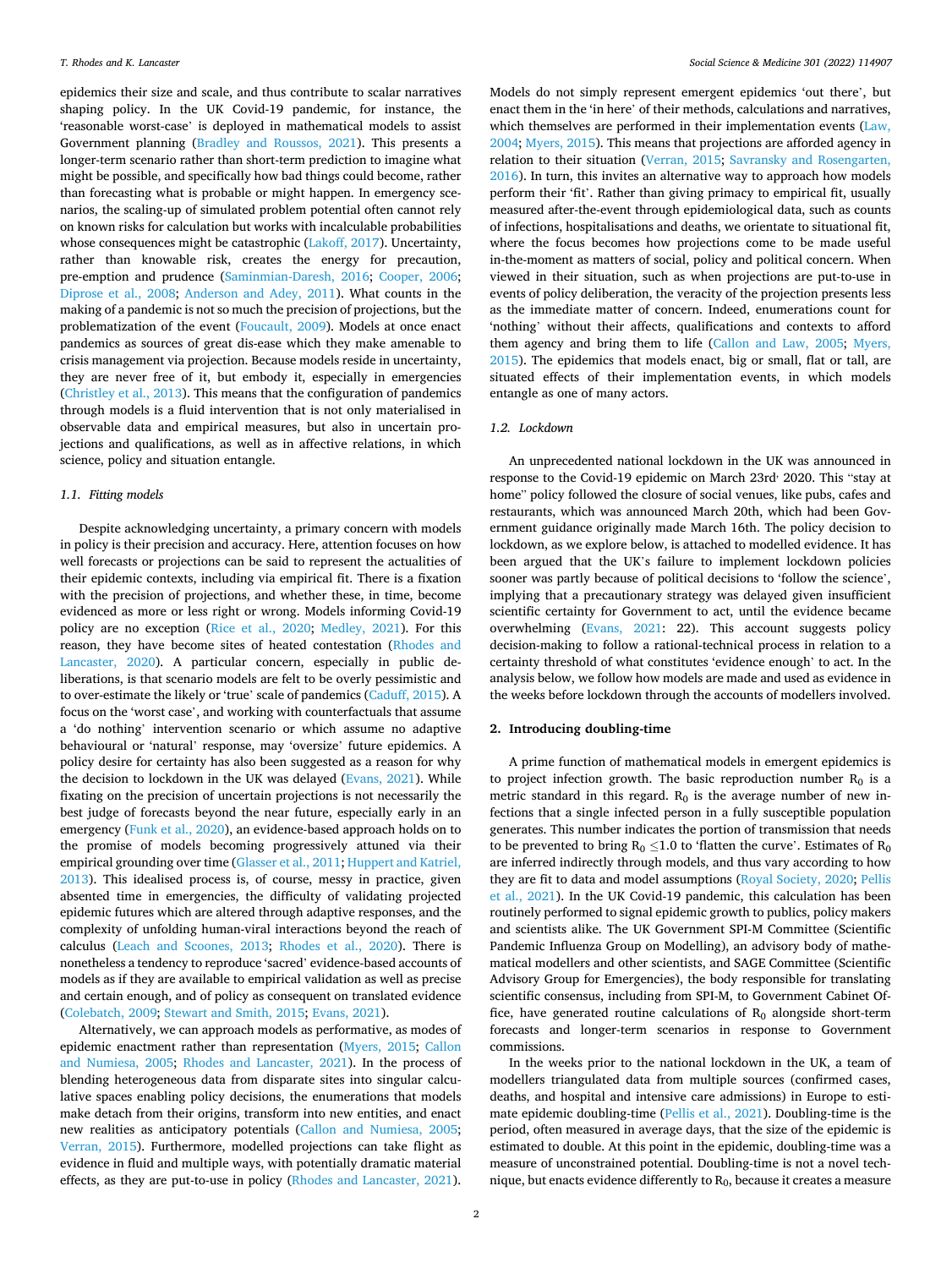of the *speed* of growth, useful for optimising the timing of policy responses [\(Pellis et al., 2021](#page-9-0)). Because it is a simple calculation, reliant upon inferences drawn directly from empirically observed data, such as incident cases, rather than indirectly derived from models, some argue that this metric is more practically useful than  $R_0$  alone for tracing how epidemics unfold in time and for projecting exponential growth ([Pellis](#page-9-0)  [et al., 2021\)](#page-9-0).

When shorter doubling-times are combined with delays for incident cases to become known, and thus also, for interventions to have measurable effect, the size of epidemics become bigger quicker. Epidemics become taller (they have steeper curves). They present as bigger problems in urgent need of action. And this is what happened, in March 2020, when models materialised a shorter doubling-time in the UK Covid-19 epidemic, as 3 days, rather than a previously presumed 5–7. In combination with a projected delay of 9 days before non-pharmaceutical interventions (like physical distancing) could be assumed to impact, the effects of these small tweaks materialised big effects. Even the doubling of hospital capacity, were it feasible, would not "buy back" enough days of reprieve ([Pellis et al., 2021:](#page-9-0) 6). In fact, far from 'buying time', the faster doubling-time metric indicated that "the storm has already arrived" ([Pellis et al., 2021](#page-9-0): 6).

The alteration of doubling-time, a small tweak in a mundane metric, is an evidence-making moment with implications for policy. It presented as one element "in the decision-making process that led to the closure of pubs and restaurants" and as "evidence supporting the first national lockdown coming into force" [\(Pellis et al., 2021](#page-9-0): 8). In what follows below, we trace how altered doubling-time problematizes a 'bigger' epidemic. We follow doubling-time as our point of departure to notice how this device entangles with other actors – other data and models, as well as matters beyond calculus – in the evidence-making of an unprecedented national lockdown.

#### **3. Approach**

We draw on ideas of 'evidence-making assemblage'. By assemblage, we refer to the multiple actors in a network which 'become together', and 'intra-act'*,* in events to bring about affects ([Barad, 2007\)](#page-8-0). Assemblages can be treated as "open-ended gatherings", as "patterns of unintentional coordination", between human and nonhuman elements ([Tsing, 2015](#page-9-0): 23). In assemblage thinking, all objects have equal ontological footing and are made up as affective flows. Here then, the assemblage "generates the cause just as it expresses the effect", as effects are not attributable to singular or particular actors in the network but to their "associations" which are "immanent" to the network ([Duff, 2014:](#page-8-0)  [2](#page-8-0)). This shifts our attention from "presumed objects" to the "relations involved in their becoming" ([Bacchi and Goodwin, 2016](#page-8-0): 33). Importantly, assemblages are evolving arrangements rather than static structures, they are "tentative, hesitant and unfolding", and this means they can be treated as matters of ontological movement ([Law, 2004](#page-9-0): 42). The elements in an assemblage are "not fixed in shape", and neither do they "belong to a larger pre-given list", but they "are constructed at least in part because they are entangled together" [\(Law, 2004](#page-9-0): 42).

Our primary focus in this analysis is the constitution of 'evidence', and more specifically, how evidence is performed 'useful for policy'. To do this, we treat evidence as a thing to be followed and as a gathering in the making [\(Lancaster and Rhodes, 2022\)](#page-9-0); as "in one sense, an object out there and, in another sense, an *issue* very much *in* there, at any rate, a gathering" ([Latour, 2004:](#page-9-0) 233). We approach mathematical models as modes of enactment ([Myers, 2015](#page-9-0); [Law, 2004](#page-9-0)), as 'evidence-making interventions' ([Rhodes and Lancaster, 2019](#page-9-0)), wherein numerical projections 'come to be' through their eventuation in methods and practices ([Mol, 2002](#page-9-0); [Verran, 2015](#page-9-0)). By 'evidence-making intervention', we deliberately draw contrast with notions of 'evidence-based' intervention, so as to follow evidence as a fluid object of its implementation events in policy rather than as taken-for-granted as a stable thing that is ready-made for transfer and presumed to pre-exist its use.

Taken together, models and projections are afforded their power-ofacting, their agency, through their assemblage relations and intraactions with other actors in the assemblage. They never act alone. With assemblage relations made up of affective flows ([Duff, 2014\)](#page-8-0), we envisage models and metrics at once as affected and affecting, thereby drawing attention to evidence and calculus as inseparable from social and affective practices [\(Callon and Law, 2005](#page-8-0); [Anderson and Adey,](#page-8-0)  [2011\)](#page-8-0). Pandemics, and the sciences that make them known, embody uncertainty, and this is one important affect in the evidence-making assemblage [\(Leach et al., 2021](#page-9-0)). Our analytical concern is less with how projections perform as measures of evidence-based precision or accuracy than with how they perform ontologically, as relational beings ([Verran, 2015; Woolgar and Lezaun, 2013\)](#page-9-0). This is important because it is unwise to take for granted that mathematical models do their evidencing as idealised in evidence-based conceptions of science and policy ([Christley et al., 2013](#page-8-0); [Stewart and Smith, 2015](#page-9-0)). We therefore attend to the stories of emerging epidemic that models can perform, and more specifically, how the telling of stories about models performs science, in relation to a certain set of expectations [\(Law and Singleton,](#page-9-0)  [2000\)](#page-9-0).

#### **4. Case study methods**

This analysis draws on a qualitative case study tracing how the evidence made through mathematical models situates in relation to science, policy and politics. We undertook depth interviews with 29 mathematical modellers and other scientists engaged in the UK Covid-19 response. All interviews were undertaken by TR, remotely via Teams, between May 2021 and December 2021. Interviews generally lasted between 75 and 90 min, and adopted a conversational approach to coproduce an account. The study has generated ongoing dialogue through repeat interviews as analyses have iteratively progressed (with 5 follow-up interviews undertaken at the time of writing). Key themes included: experiences working as a scientist in a pandemic; generating evidence in relation to lockdown and infection control policy; communicating modelling evidence; key events in models and modelling; deliberation; uncertainty; and consensus. We sampled a diversity of mathematical modellers and modelling teams within and beyond UK Government expert bodies. Our sample includes mathematical modellers in the UK from over 10 different modelling groups and institutions. Roughly half (15) of those interviewed have participated in SPI-M or as part of modelling groups contributing evidence to SPI-M. We concentrate this analysis among these participants, noting that models beyond the SPI-M actor-network may have focused on different matters of concern, also enacting alternative depictions of epidemic scale. Throughout the epidemic, SPI-M has deliberated upon multiple models to produce published 'consensus statements', considered by SAGE, as scientific advice to Government.

## *4.1. Ethics*

The study received ethics approval from the London School of Hygiene and Tropical Medicine Observational Ethics Committee. To protect against deductive disclosure among a group of experts working in an area of national policy priority, we do not provide participant biographical details. In the analysis below, we indicate participant identification codes when working with key extracts from interviews (and where we judge there to be no risk of deductive disclosure), and we signal verbatim speech by the use of double quotation marks.

## *4.2. Analysis*

Our analysis accentuates low inference description ([Seale, 1999](#page-9-0)), but is not oriented to representing the accuracy of 'truth claims' or inferring the causality of policy decisions. Instead, we approach accounts as storied performances ([Law and Singleton, 2000\)](#page-9-0). This means that we are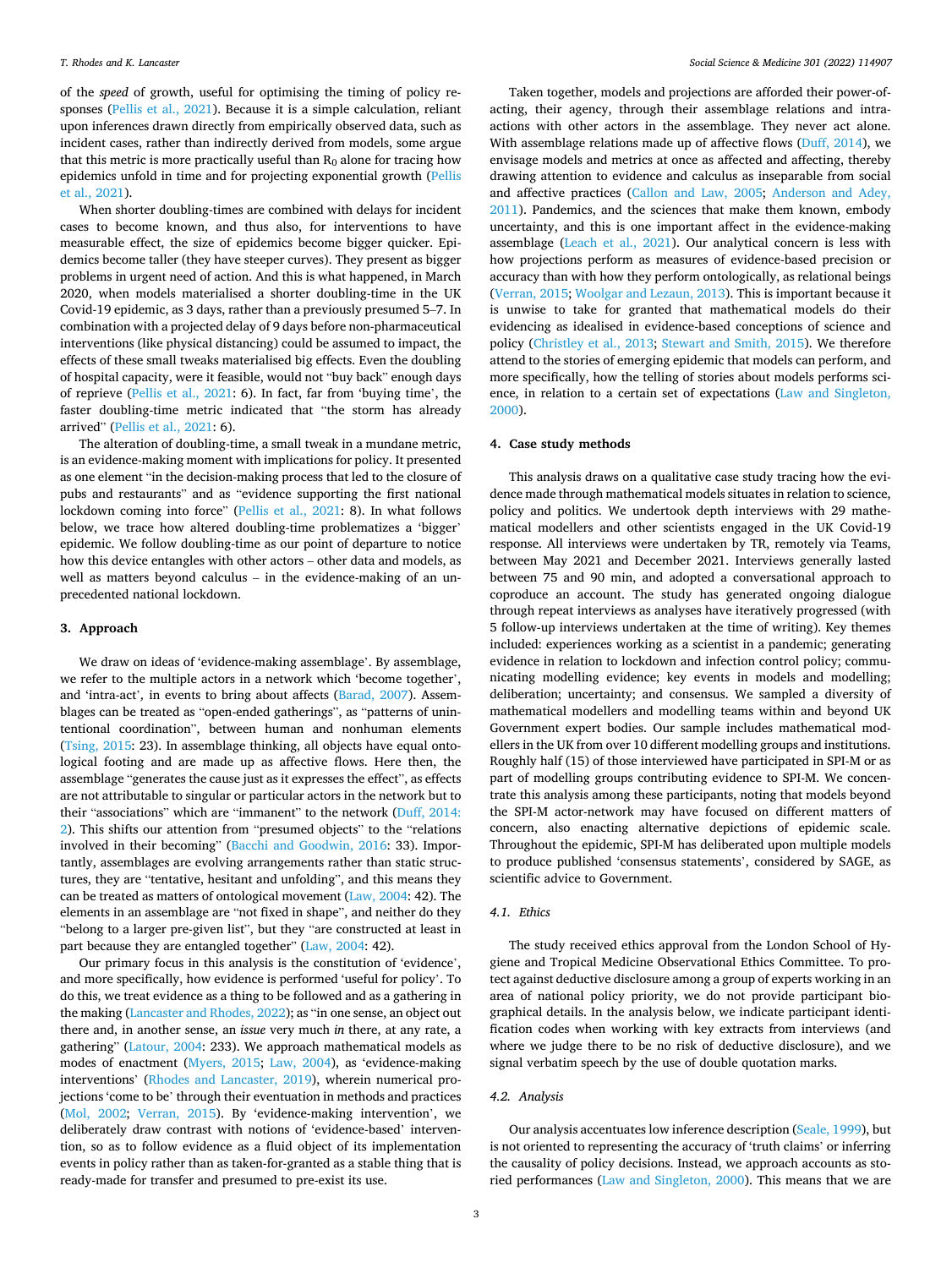primarily interested in the objects, materials and ideas that come into being and are mobilised through the eventuation of the narration, rather than accentuating interviews as a device to capturing a past outside reality. Our approach is to 'work with' the material coproduced; an acknowledgement from the outset that our analysis is also a performance affected by its assemblage [\(Law, 2004](#page-9-0)). We therefore see our engagement as a 'becoming with' data, a 'story making', in a process of deliberation and dialogue, and ultimately enactment [\(Law and](#page-9-0)  [Singleton, 2000](#page-9-0); [Rose et al., 2017](#page-9-0)).

As noted above, we focus attention on a particular model estimating doubling-time (See [Pellis et al., 2021\)](#page-9-0). We do this to create an actor to follow into the extending relations of the assemblage [\(Law, 2004](#page-9-0)), a point of departure rather than closure, which also helps trace the presence of other actors which entangle with this model in evidence gatherings ([Latour, 2004](#page-9-0)). We might have started elsewhere, and perhaps with data or models of seemingly greater agency or capital (such as [Ferguson et al., 2020](#page-8-0)). Yet this is a decision, informed by our interest in tracing some of the less noticeable actors in the evidence-making of first national lockdown which may otherwise disappear from view [\(Star,](#page-9-0)  [1991\)](#page-9-0). The story of doubling-time presented itself across multiple interviews, as well as through a published account of the model ([Pellis](#page-9-0)  [et al., 2021](#page-9-0)), and thus became for us a thing to follow ([Latour, 2004](#page-9-0)). Locating doubling-time in relation to its assemblage helps to 'upscale' from the work of one actor to the work of others, in their situation ([Tsing, 2015](#page-9-0)).

Our analysis zooms in on the two weeks before the UK's first ever national lockdown was announced on March 23rd<sup>,</sup> 2020. We unfold our story in three parts. First, we tell a 'data story'. This traces the model of doubling-time as a calculative response in relation to emergent data. Second, we tell an 'assemblage story'. This situates doubling-time in relation to other evidence-making actors involved, including beyond calculus. Third, we tell a 'policy story'. This traces how modelled evidence comes to be made useful in the eventuation of lockdown.

#### **5. Faster doubling-time: a data story**

In early March 2020, mathematical modellers in the UK Covid-19 epidemic had been working with a doubling-time of around 5–7 days, derived from variable estimates of epidemic growth in China ([Pellis](#page-9-0)  [et al., 2021\)](#page-9-0). In interviews, this doubling-time was said to have operated as tacit assumption without "reference to data". It was said to feature in the "most cited publications", was "voiced numerous times" in expert meetings, and became "trusted" as the "official estimate". It was reproduced in the assumptions of the most prominent pandemic models driving the science at SPI-M at the time. It was "consensus". The data-based origins of the 5–7 day estimate as modelled in China though, were opaque, as noted by the team modelling doubling-time in the UK ([Pellis et al., 2021\)](#page-9-0). Doubling-time awaited local empirical fit, and the "urgency of the matter" – to make evidence for policy quickly – was said to work against its questioning.

But the problem was that UK modelling teams began to find it difficult to fit their models to this standard. Case data were emerging in Italy and Europe, and also in the UK, suggestive of faster doubling-time. Media reports were also circulating. For the modelling team tracing these weak signals, coincidence was to play a role. One of their colleagues had been carefully monitoring, and manually collating, daily reports of incident cases in Italy, and became troubled by their speed of growth. They were "not convinced" by the routine televised press briefings in the UK "saying it's doubling every 5–6 days". According to one of the team, a "key moment" in transforming this otherwise weak signal into evidence was multiple sources of observable data travelling in the same direction. This is an account which enacts relative certitude via an empiricist claim. The absence of doubt, as we see here, links to hospital admissions said to be "less biased" than delayed or haphazard infection reports:

We could see the confirmed cases were growing, were doubling every 3 days, and hospitalisations. Hospital bed occupancy was doubling every 3 days, and ICU beds were doubling every 3 days. At that point, I just went pale, because you can't really fake or distort the hospital and ICU data.[23]

Numbers here, and by extension the projections they enable, are afforded agency as data, enacted as a thing with correspondence to a reality 'out there'. For one "young player" recently thrown into the world of "high level decision-making [and] fast policy advice", the big effects potentiated by the small tweak to data-based estimates of doubling-time affected dis-ease: "I just freaked out". Putting to test this altering reality, via calculus, became paramount:

I dumped everything else I was doing at that point, and I started trying to ensure, well convince myself that it was not real. […] I just focused all of my energies into making sure that it wasn't a fluke of the data".[23]

We see here, an account of scientific discovery evidenced in the 'real' of emergent data 'out there', the uncertainties of which are managed through a calculative process resembling a mix of deduction and triangulation. To make this discovery work as evidence, that can performed with "confidence", you "look for reasons you're wrong". The team retraced the projected growth estimates of early outbreaks in China, and adjusted these retrospectively for population movements out of Wuhan to theoretically account for a slower reported doubling-time in this setting at the time (See [Pellis et al., 2021](#page-9-0)). This retrospective adjustment, which enacted a point of triangulated convergence across datasets, created "confidence" that the numbers could indeed be "doubling so fast". Still moving hesitantly, given the big effects of projecting faster exponential growth, the team presented their model of three-day doubling-time to SPI-M on March 20th. The model was described by some as a 'boundary-crossing' moment, altering the atmosphere, and gathering attention:

I've never been in a meeting like it. [They] presented it, and there was silence. There was silence for a good minute, while the whole room, filled with eminent professors and the like, looked at it, looked at the garishly coloured graph. I would never have chosen that colour scheme in my life, purples and yellows. […] Everybody stopped, and went, 'Yeah, I can think of nothing in what was just presented that gives rise to any kind of uncertainty about where it is that we are heading with this now. That didn't make the decision there, but it made it absolutely clear that we knew exactly what was happening with this epidemic at that point.[14]

The model, and its graph of garish colours [\(Fig. 1](#page-4-0)), materialised a 'big' problem:

It (doubling-time) made the situation look much worse. […] We realised that we were behind the curve, and that things had developed faster. […] We were either going to go into some kind of lockdown not knowing what that was or whether it would work, or we were going to be very quickly, you know, sort of waist-deep, knee-deep, neck-deep in cases, in hospitalisations, and in deaths.[2]

Faster doubling-time is performed here as the thing which makes the epidemic known as bigger. It presents as an 'evidence enough' moment; a "moment where there was no longer any room for any uncertainty in where the trajectory of the epidemic in the UK was going".[14] We can notice two elements in this performance of the model as 'evidence enough'. First, an appeal to the 'real' is made via proximity to 'actual data' said to represent concrete cases and bodies. This affords the model a simplicity and security said to be alluring. It was "something simple [that] showed what was happening so beautifully simply". It's closeness to "data", rather than invention through "massively complex" abstraction, made the projections feel "solid" and "blindingly obvious". This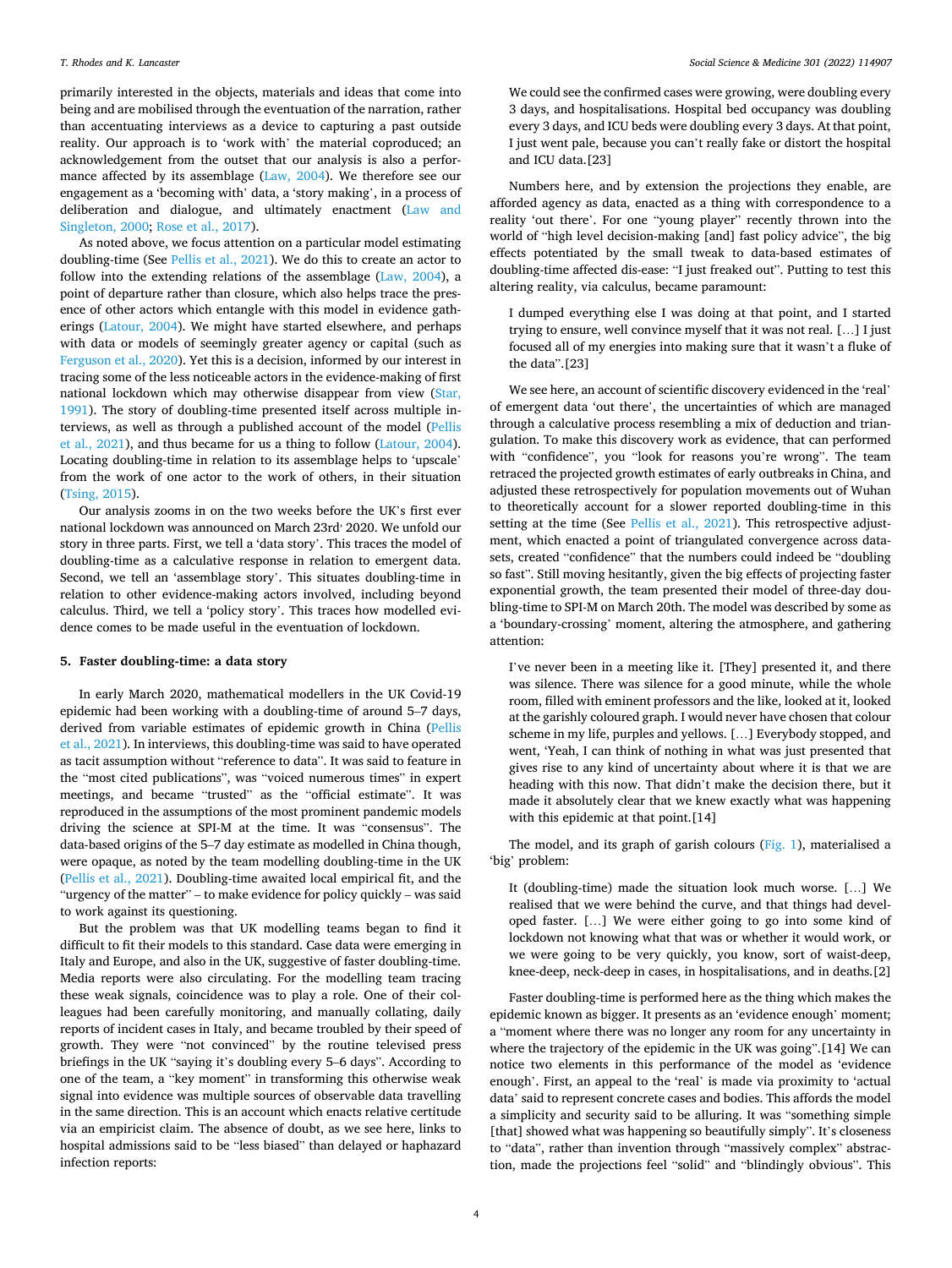<span id="page-4-0"></span>

**Fig. 1.** Three-Day Doubling-Time, March 2020.

The above figure is a version of that presented, March 16th, at SPI-M, by Lorenzo Pellis and colleagues (Public Health England (2020) Joint Modelling Cell Guide to Current Modelling Assumptions and Potential Mitigation Measures, March 23, 2020).

was evidence enough for SPI-M to act:

It was that very simple exponential fitting that kicked SPI-M into saying something really solid. […] There is nothing in this that is disputable in terms of the model, the model is so simple. It is a couple of numbers and an exponential growth. There is nothing left to dispute.[14]

Second, there was corroboration with multiple data which served to navigate the "hesitancy" of emergent estimates into the relative certitude of "scientific consensus". A second group of modellers were also projecting faster doubling-times. They too, were said to be hesitant of their (unpublished) estimates. Because they were "different from the consensus, everybody had doubts". The account of corroboration acts to bring modellers more at ease with their projections. We are told that bringing multiple models together was "extremely powerful", affording a "new consensus" to emerge that same day ([SPI-M-O, 2020a](#page-9-0)). Genomic data further pointed to a "huge amount of import of infection from Europe", which "we just had no idea about". Halving doubling-time enabled models to fit to their altering empirical situation: "We were effectively seeing something that was growing much faster, and as we thought it was all happening within the UK, the only way of making that happen is if you increase the doubling-time".[2] Multiple data from different sites and sources were thus brought together, into a single space, to converge as a single point, to create a new entity of doubling-time ([Callon and Law, 2005](#page-8-0)).

In this moment, a new (temporary) standard of doubling-time comes into being. The model of doubling-time is performed here as a story of discovery, emergent data and calculus, managed in an evidence-based science approach. Accounts reflect back on the consensus that once was, as "an error in calculation". It is said that "we should have been better prepared". The model of faster doubling-time is presented as making "obvious" the urgent need to "switch off, shut down, the country". It performs, as a matter of fact, the growing concern among scientists that "you can't wait". By March 23rd, SAGE moved to a doublingtime of 3–4 days ([SAGE, 2020a](#page-9-0)), and Government incorporated 3.3 days as the base for projecting 'reasonable worst-case scenarios' ([SAGE,](#page-9-0)  [2020b\)](#page-9-0), with models also readjusting to this new metric.

#### **6. Upsizing the epidemic: an assemblage story**

The assemblage relations upsizing the epidemic in these weeks of March extend beyond the model of three-day doubling-time, its data inputs, and the careful handling of these in a narrative of scientific calculation. There are multiple entangling actors in the evidencemaking assemblage which affect what becomes gathered together as evidence, and how evidence is constituted useful. Among the circulating actors involved, we select for attention: policy; other data and mathematical models; SPI-M infrastructure; time; uncertainty; emotion; and leaps of faith. This is a story of how multiple actors connect and align to energise what is made as evidence for use in policy. Whereas the model of doubling-time performed as a 'data story' emphasises calculation (see above), the 'assemblage story' below also draws attention to things beyond calculus.

## *6.1. The absent-presence of policy*

Modellers advising Government describe themselves as providing "independent scientific advice", which they say is critical to preserving the value of their science to travel as evidence. They also say that "policy people do not wish to discuss policy with scientists who are independent", that there is a hinterland of expectation performing science and policy as separate and apart. Yet, "you can't make a policy-free or policy-neutral model". Even the counterfactual of "doing nothing is a decision". Incorporating policy as an input or actor in the model is said to be critical to making modelled evidence 'work', as otherwise, "We don't know what we're trying to model".[2] There is then, an absentpresence of policy in the model, even in the face of "no steer" or "no clear ask" from Government.[10] These are the uneasy conditions that modellers describe in the weeks prior to lockdown. Modellers position themselves as too distant from policy, as working in a "policy vacuum", as "just monitoring what was going on",[2] without invitation to model "any kind of national lockdown", and with "no indication that was being planned".[7] Through the first weeks of March, "nobody prepared for a lockdown", and "we didn't think we needed to do it".[7] Rather, attempts to forecast "what is going to happen" relied on "the guess that there would be no policy decisions".[2] The taken-for-granted assumption incorporated into models was that "we are going to try and have the epidemic", a 'do nothing' scenario of unconstrained epidemic potential, rather than enact policies to make the epidemic smaller.

The default of "doing nothing" in policy while making the epidemic big in models, enacts a tension, a troubling situation, not easily narrated away by the justification account of independence along the lines of "we advise, they decide". The epidemic was felt to be downsized in policy circles, belittled and trivialised: "A lot of us were slightly nervous, as they [policy] didn't seem to take it that seriously".[4] Through early March, we are told there is an intensifying sense of looming failure of a 'do nothing' policy and an anticipation that, at some point, "the Government will lose their nerve" and be energised to act. Accounts perform evidence as failing to 'break-through', with projected epidemic growth at odds with an absence of precautionary action: "Yes, this virus is the reasonable worst case! Get out your plan, and do it!".[4] This is an account which performs evidence translation as not working as comfortably as it should, even while reproducing the hinterland of expectation that science works independently of policy, and that policy follows science [\(Colebatch, 2009](#page-8-0); [Evans, 2021\)](#page-8-0).

#### *6.2. Gathering evidence*

In the absent-presence of policy, modellers make efforts to problematize the epidemic as bigger within the generous constraints of their situation. We see here, a less public account enacted of modellers strategically stepping 'out of role', beyond that of tamed independent advice-giving, to 'speak out', including "loud and clear". Here, scientists engage as knowledge users, even activists, and not mere knowledge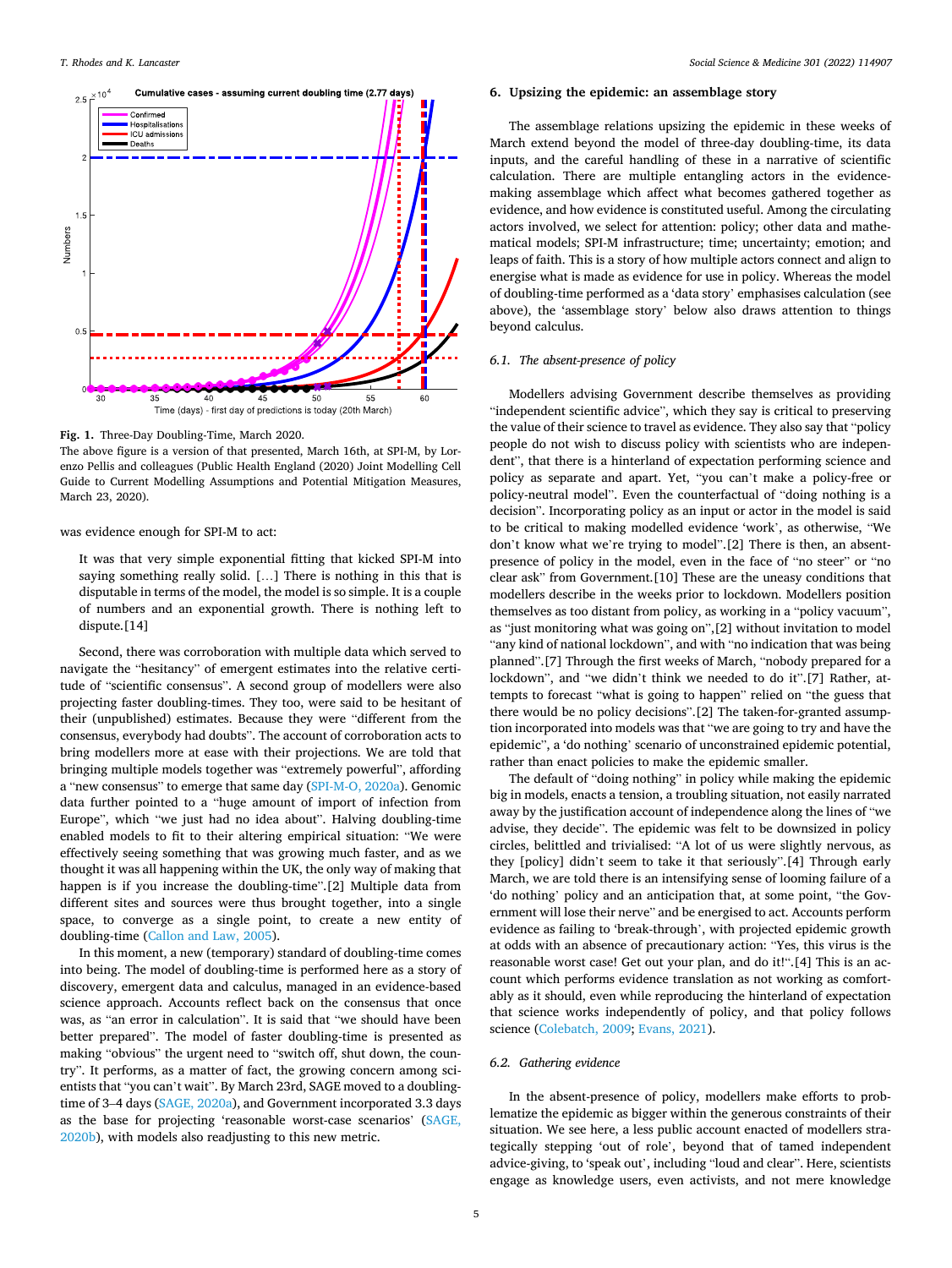producers, emboldened by their evidence of 'catastrophe about to happen' [\(Lahsen, 2005](#page-9-0)). The SPI-M community of modellers is invoked as collectively at odds with the absence of Government precautionary action: "*Everyone* was screaming for lockdown".[18] There is also an apparent absence of doubt in the calculus here, which affects an intensity of urgency to translate the worsening situation as forcefully as possible, even if not in "an entirely scientific way":

We were screaming that the decision-makers and politicians were on a catastrophically bad path. My only intention was to get us locked down. I was not really thinking in an entirely scientific way, because every time I did I came to the same conclusion.[7]

The collectivising story of "screaming for lockdown" invokes passion, not merely calculus, though it is metrics and models that are energising these affects. One actor circulating in the momentum of concern was a simple model, drafted March 10th, and deliberated upon by SPI-M on March 16th [\(Riley, 2020\)](#page-9-0). Drawing on epidemiological case data, the model illustrated the failure of efforts to 'flatten the curve' through mitigation, an approach which had been characterised by Government officials as trying to "reduce the peak, broaden the peak, not suppress it completely", also enabling "some kind of herd immunity" ([Vallance, 2020\)](#page-9-0). In a note submitted to SPI-M, the model simulated a future characterised by an overwhelmed health service, unachievable herd immunity, and more infections and deaths, as well as a longer epidemic, than would be the case via an alternative strategy of fixed-term suppression through social distancing. As one of the modellers described, "the actual curves were unimaginable", and "just the number of deaths in a short period of time, no Government could allow". [7] We are told that the model was attention-gathering; at once affecting energy ("there was a huge reaction") and infused by it ("it catalysed a huge amount of reflection", incorporating "pressure from everywhere"). The model is afforded agency in its altering assemblage to problematize the epidemic as in urgent need of lockdown. The object of 'lockdown', hereto an uninvited actor in modelled policy proposals, becomes a possibility. A boundary-crossing is opened-up in this account of lockdown emerging in the assemblage, with some scientists and models said to "switch" as it "became obvious we had to consider lockdown". The SPI-M network aligns in relation to lockdown as an emergent matter of concern: "Everybody then did a version of lockdown with their model". With a bigger epidemic problem projected, and with lockdown emerging as an anticipated potential, the evidence-making ecology was altering. Models then, gather agency in their affects and not only in their calculations, as elements which come to align with others in the actor-network. Yet, modellers' accounts still emphasise that what they saw as evidence enough for lockdown was failing to break-through in policy: "People just didn't believe it, or didn't accept it".[7].

## *6.3. Infrastructure*

The sense of momentum, at least among some advising Government, that "we're getting this all wrong", that "we are much further into this than we think", and that "we are behind the curve", is not necessarily useful evidence until made-to-work as such. The SPI-M committee is presented as a critical actor in the assemblage, operating as a mechanism to transform multiple concerns into a 'consensus', which operates as a 'tool for use' in policy [\(Lancaster, 2016](#page-9-0)). A growing concern of looming catastrophe, materialised in projections and affects, has to be "developed into evidence". Voiced concerns, even if enumerated, do not constitute enough: "You can't just tell me, you have to bring it to SPI-M". Through deliberation and corroboration across multiple models, SPI-M generates published 'consensus statements' as evidence energised to travel, via SAGE to Cabinet Office. Both the epidemiological model discussed above ([Riley, 2020](#page-9-0)), and the model of faster doubling-time ([Pellis et al., 2021](#page-9-0)), alongside other models, are gathered together as 'the evidence', coordinated as if singular, complete enough even if uncertain: "We sign off *the* evidence as a consensus" [emphasis added]. As said of this process:

We all go do our independent modelling, and we all submit them to SPI-M, and after that we have a lengthy discussion. […] And we come to a consensus statement. […] You've folded-in hundreds of scientists in there, great decision, that then goes to SAGE. […] You have a locally relevant scientific consensus that could be wrong, but at least it's a consensus.[18]

SPI-M enacts a coordinating mechanism to create the space to intervene by attaching multiple heterogeneous things to hang together, more-or-less, as wholes ([Law, 2004](#page-9-0); [Mol, 2002](#page-9-0)). In doing so, evidence is *made*. The performance of consensus is then, a standardisation for transporting evidence towards "the people who make policy". As said of three-day doubling-time:

It enabled us to go to SAGE, and to say to SAGE 'we are further into this than you think', you know, 'this is no longer a situation in which we can watch things pan out and make decisions on the hoof'".[2]

Consensus-making also navigates the unease of mobilising uncertain evidence as a basis for a "big leap" in policy decision, like enacting a policy "never done before". There is a "whole series of evidence leading up to that decision", which SPI-M as an evidence gathering affords, which is considered critical given "you are about to say on a national and possibly international stage that this is going to go horribly wrong".[16].

## *6.4. Time and uncertainty*

When science is done in a rush, infrastructures of deliberation and corroboration, like SPI-M, might afford a sense of protection through transforming "sudden and rough" best guesses into shared "robust" evidence, holding out hope for discovery to break-through while "shrinking uncertainty" along the way.[4] Time is not merely an absence in emergencies but has incredible presence. Most obviously, making evidence carefully is felt troubled when rushed: "It's challenging to do these things in a short amount of time, and mistakes are always possible"; [23] "We try to make it as error-proof as possible, but it's difficult".[28] We see here, an account of compromise in the production of evidence as if definite and correct, an ideal reproduced in the hinterland of expectation of evidence-based calculus, also invoked in the 'data story' of faster doubling-time (see above). The uncertainty of projections affected by absented time can be unnerving in the face of emerging epidemics and decisions projected as "big", "enormous", "dramatic" and "unprecedented". It troubles "confidence", statistically and emotionally speaking. Here is an account of emergency modelling as a science compromised:

I'm exhausted, and I made the model yesterday. I hadn't time to check it. I hadn't time to play around with it … I [did the] code between, I don't know, 11pm and 5am, in order to bring a result to that meeting. […] Because of the level of exhaustion, you try to do the bare minimum, but with time and energy you would probably break the tool and start from scratch or rebuild it to be more robust, and you just don't have the luxury to do that.[23]

Accounts of emergency modelling give expression to the uncertainty generated in the absent-presence of time as a tension between precaution and caution; a liminal state of felt need for dramatic policy action now and hesitancy residing in uncertainty. The data signals in an emerging epidemic are said to be confusing because the "noise is almost as big as your data stream".[14] Early March was characterised as a period of "24/7" and "frenzied" modelling, felt by some as an "incredible pressure", "exhausting", and a "stress". Emergency modelling is done on a "very, very short timescale from very, very limited data"[18], and "there is always the worry that something is wrong".[28] This sense of dis-ease is intensified when emergent discoveries making the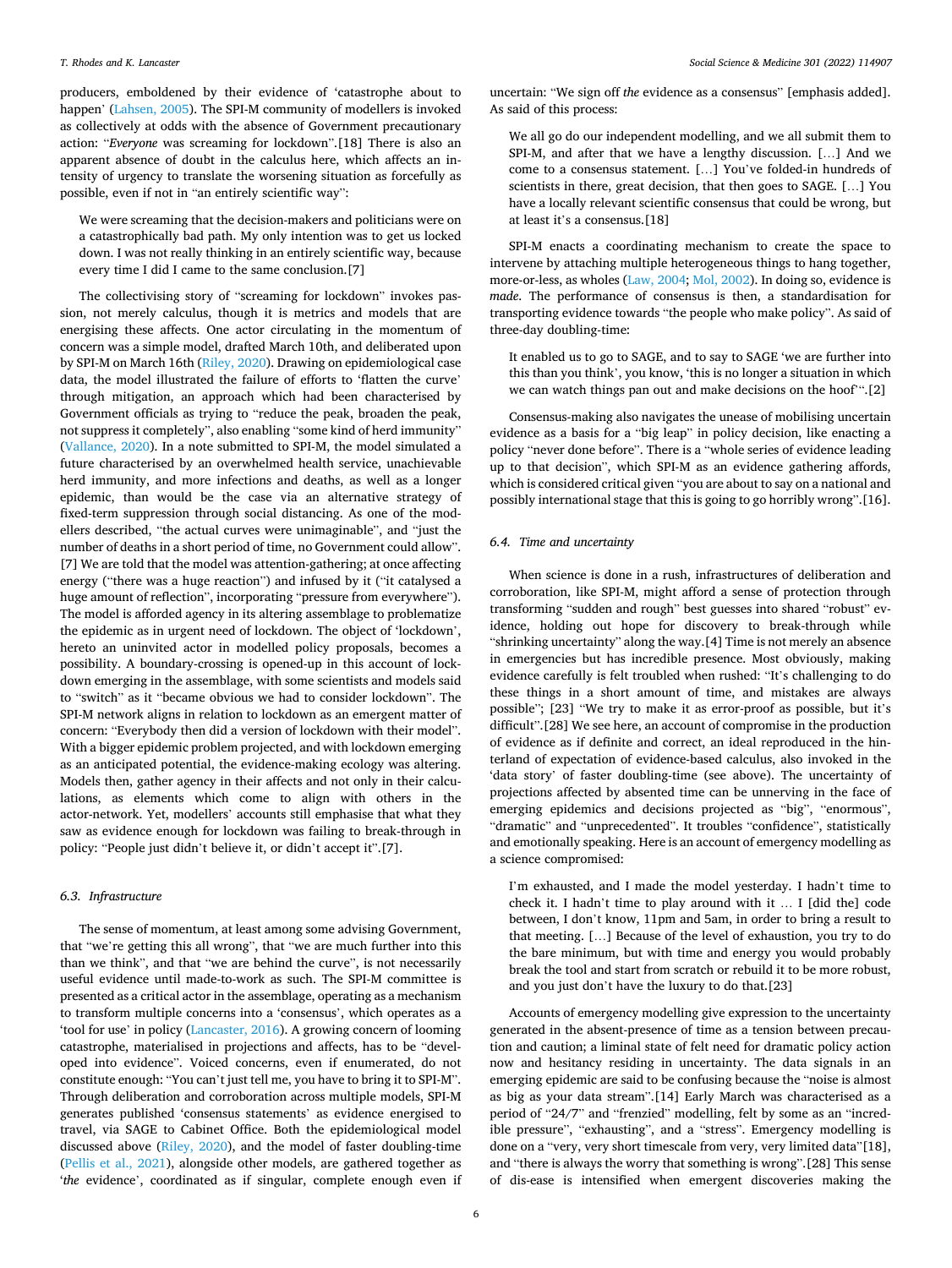epidemic bigger are at odds with the tacit assumptions of circulating standards. As said of faster doubling-time: "You are hesitant in presenting it because it's different from what has been presented before, potentially significantly different".[23] Hesitancy is performed here as contingent not only on weak empirical signals but on the hinterland of investment in taken-for-granted metrics:

You are coming out with a different answer or a different number, and with a model that they can't really scrutinise or anything. […] It's a natural resistance, that if people have done a model yesterday, and code it up potentially wrong, they are not certain. […] People that have not looked at it, or that have gotten previous estimates, possibly with a robust method that they have used and tested for a long time, they are certainly going to question it. […] When you've got other models that are sort of more developed, and have been developed by senior figures in the community for a long time, and they're saying 'well, maybe, maybe not, there is a lot of uncertainty', it's hard to bring that forward.[23]

In uncertainty, science and policy might tend towards the familiar, the tried and tested, rather than speculative. There is security and capital, both comfort and confidence, in the model you know: "In the moment of emergency you don't have time for innovation and deliberation. You go for something that you already know". The potential for discovery, like faster doubling-time, to 'break-through' might be *sloweddown*, given the boundary-crossings in "taken-for-granted assumptions" required, and how these might be reproduced in pandemic models which locate to a hinterland of investment, including the reputation of the scientists and institutions involved [\(Law, 2004](#page-9-0), [2006\)](#page-9-0). The account of hesitancy linked to making a new consensus in doubling-time also links to the challenges of producing 'evidence enough' to displace epistemic power within the field: "We didn't really have a second opinion, there was no second opinion"; [13] "When they [other modellers] say, 'Oh, we think the doubling-time is every 5–8 days, you just think, 'Well, they've probably got it right'"[6]. In this narrative, 'the model you know' – described variously here as "big", "shiny", "developed", "well-founded", "well-funded", "trusted", "strong", "a military operation", and "simulation ready" given its "long history" – entangles with an emergent model with a less recognisably authoritative hinterland – depicted as the "young player", a "reasonably minor player in the great saga". Extraordinary claims require extraordinary evidence:

When you've got other models that are sort of more developed, and have been developed by senior figures in the community for a long time, and they're saying, 'Well, maybe not, maybe not, there's a lot of uncertainty', it is hard to bring that forward. […] When their model [of faster doubling-time] was produced, and something was said, like, 'Well, it [the epidemic] isn't so much of a problem just yet', then you've got to be pretty sure of what you're saying in order to dispute that. […] Extraordinary claims require extraordinary evidence. If [another] model was the de facto base, then you needed extraordinary evidence to debunk it.[14]

Uncertainty does not only reside in the epistemic power of calculations but in their relations and affects. Scientists embody the affective atmospheres of the assemblage in which their calculations perform ([Lahsen, 2005](#page-9-0); [Myers, 2015](#page-9-0); [Anderson and Adey, 2011](#page-8-0)). In the moment of calculating faster doubling-time, models, and modellers, entangle in an atmosphere of dis-ease. As we heard earlier when modelling faster doubling-time: "I just freaked out"; "I went pale". The 'bigness' of epidemic is not just a numbering. Here is one account that locates evidence-making inside an affective atmosphere of pandemic in the weeks before lockdown:

It was always just this constant battle burnout time. We've got results that we needed to churn out to send to Government. […] You feel as if you have the weight of the world on your shoulders. […] I can't say that if I missed that task the whole of the UK response would fall

apart, it wouldn't, it's just this isn't a world where if you don't do it, it doesn't matter. […] I was just quite frightened of going into lockdown. […] It was really intense and scary. Obviously we'd see model results before it hit the news, and you just sat there like, 'This looks terrible, there is no vaccine, there is nothing, we don't see how there is a way out of this, all we know is we're coming into a period of lots of ill people, overwhelmed health service, deaths, isolation'. At that point in time, it was just scary and sad. […] It was very personal. [15]

#### *6.5. Leaps of faith*

As we have seen, a prime distinction performed in accounts of uncertain evidence-making is a contrast between idealised 'normal' science and science troubled by absented time. This distinction appears rooted in an onto-epistemological imaginary which contrasts 'data' as a source of privileged knowing through empirical fit in an observed world, with 'faith' in abstractions yet to have been grounded beyond reasonable doubt. The consensus-making of the SPI-M committee helps to bridge what scientists refer to as "the leap of faith" required when acting on uncertain evidence. The 'leap of faith' is an axiomatic epistemological requirement in an emerging epidemic, as the emergency has to be actualised prior to its event, rather than wait to be seen:

You somehow act on the faith that what the model is predicting is going to become reality unless you do something, and that is very difficult from a political point of view. It's much easier to wait until the situation is an emergency in order to motivate why you're taking drastic action. […] You would like to use models to act when the situation is not an emergency, but then you need to be confident. […] You have to not only convince yourself but convince the other people around you, that by taking an action that is disproportionate to the occurring situation visible to everybody you are doing the right thing, where the right thing is defined as you avoiding a dramatic problem later.[23]

Acting in an emergency is thus cast as a "judgement call"; a matter of using models as "qualitative interpretation" rather than "precision". This means that "absolute numbers" can become a "side effect" in the gathering of evidence. Absented time is presented as both explanation for policy delay (a hesitancy rooted in uncertainty which makes it "much easier to wait") and justification for acting quickly in faith ("By the time you get data which definitely shows you've got a problem, you're too late, by definition"). Modellers are again juggling the unrealisable expectations of evidence-based calculus which assumes there being "enough time to estimate the impact of what you are doing", with the situated realities that "you have absolutely no idea" whether the action proposed is "going to be enough or not" and that "we are never really able to predict the impact of anything".

Faster doubling-time performs an exponentially growing problem to energise the policy 'leaps of faith' required. The calculation of doublingtime promises a sense of technical control over time and nature; a taming, a comfort, of uncertain and insecure future 'out there' through calculus. The metric of doubling-time feels like "giving yourself margin", even if it is only "buying back three days". This is calculus which seeks to locate nature in time and its measurement. Yet in the calculation of three-day doubling-time, science and policy emerge as already out-oftime and too late; a state of being "behind the curve" on a "catastrophically bad path". Time instead resides in nature, not calculus. Nonetheless, scientists hold on to notions of empirical fit by arguing that it is safer to "hit hard and fast early on" in order to leave "enough margin to correct" by adapting the intensity of interventions according to their observed impacts in time. But this is always a 'leap of faith', made visible in emergencies. What counts is not so much knowing precisely than an atmosphere which energises action in the face of not knowing. Faster doubling-time presents as useful evidence because the assumption is that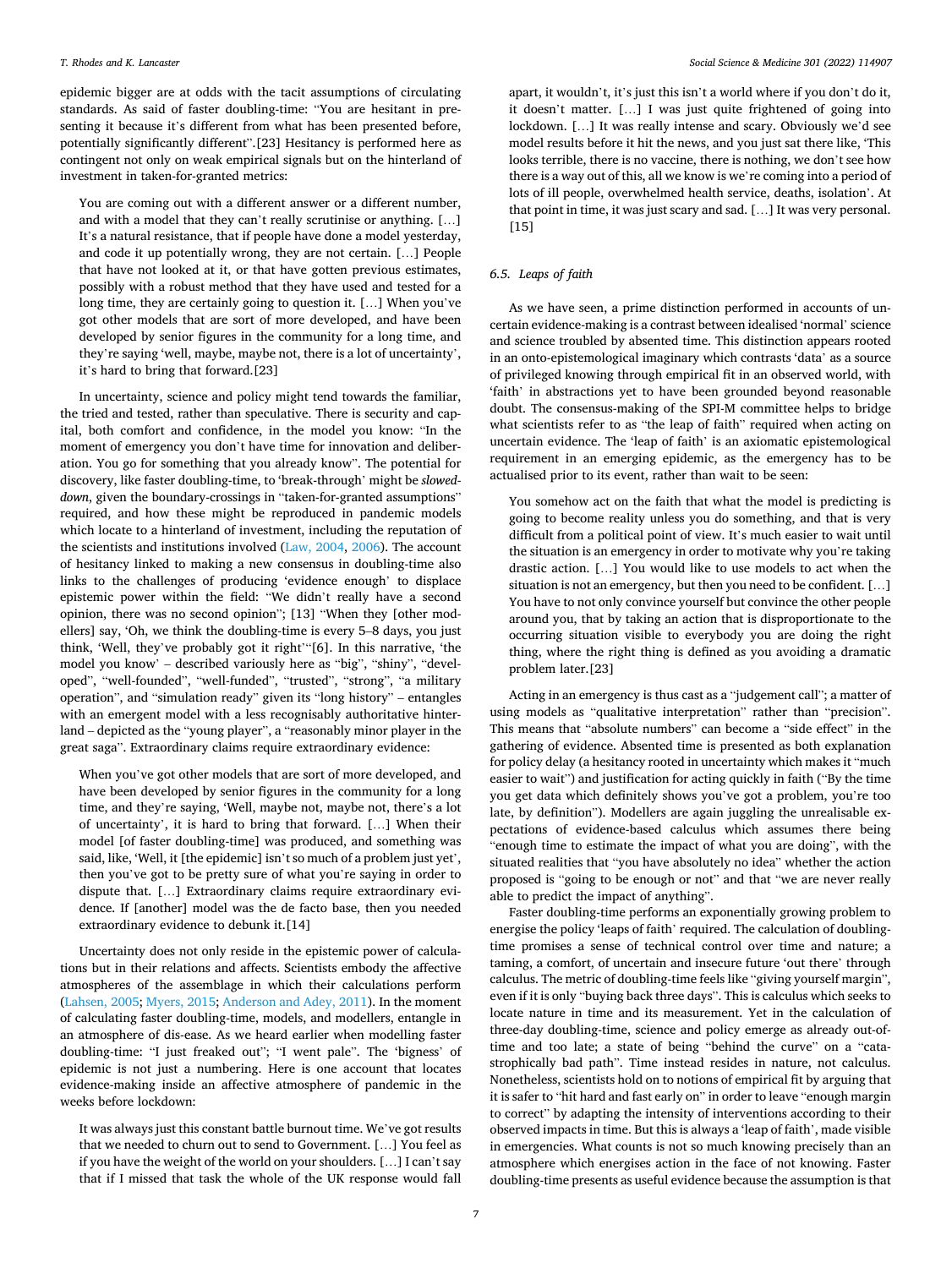when not knowing or having the time to find out "the safe thing to do would be to be pessimistic". Problematizing the epidemic bigger is less a concern of empirical fit, at the time or after-the-event, than of situational fit and matter of concern in-the-now.

## **7. Evidence-making lockdown: a policy story**

We have drawn attention to two main modelling actors in the evidence-making assemblage linked to the emergence of lockdown policy in the UK; an epidemiological model projecting the catastrophic failure of mitigation ([Riley, 2020\)](#page-9-0), and a model of faster doubling-time ([Pellis et al., 2021\)](#page-9-0). Each circulate in an atmosphere in mid-March said to be characterised as a "massive change in flow". We are told that "all hell broke loose after the Tuesday", the day that the first of these models was presented at SPI-M to catalyse a break-through towards a lockdown imaginary. By the Friday, "the Prime Minister was already looking at a whiteboard with what became the new plan", and on this day three-day doubling-time also became 'consensus'. Between those days, we are told that "it was carnage" and that "everything changed".

There is a third model (among others) circulating in this assemblage. This is the now infamous "Report 9" ([Ferguson et al., 2020\)](#page-8-0), presented to SPI-M March 16th. Unlike the epidemiological model earlier circulated ([Riley, 2020\)](#page-9-0), Report 9 was a set of complex agent-based simulations generated by a model described as "predominant". Both models enacted policies of doing nothing and of mitigation as potentially catastrophic. The tweaking of parameters doubling the anticipated burden of intensive care in the days before the release of the Report 9 model upsized the scale of the epidemic and was said to have led to a "sudden focusing of minds" [\(Adam, 2020\)](#page-8-0). In a 'do nothing' scenario, a counterfactual which can upsize epidemics by assuming that behavioural alterations do not happen, 80% of the population become infected and 510,000 die. Even under mitigation scenarios, there will be deaths of 250,000. National lockdown is announced. The model incorporates a faster doubling-time, of 3.3 days, considered "prudent for worst case planning purposes" ([SPI-M-O, 2020b\)](#page-9-0).

The projections of Report 9 take flight. The model becomes "incredibly loud" as a boundary object working across science, policy and publics to perform, more-or-less, a singular evidence space with a primary author ([Star, 1991](#page-9-0)). According to some, the model becomes "pegged as the single event", as "this figurehead thing"; enacted publicly as *the* model, *the* evidence, *for* national lockdown.

Rather than policy being enacted here as consequential on modelled evidence translated as scientific consensus, we see that evidence *comes to be* in its policy event. Modellers' accounts draw attention to evidence as a thing that is made in policy, presenting this as a problem of 'evidencebased' policy not working as it should. It is suggested that the model is mobilised as useful evidence as a "game changer", even as the "excuse to do the rational thing", to make "the situation look much worse", given the apparent default policy to date of "doing nothing".[2] The "narrative was made using a model".[7] The model's power-of-acting resides inside the narrative relations of the event; a policy story that "the epidemiological situation had changed", that "things were worse than we thought", and that "we had only just discovered that".[7] Lockdown is presented as "because of the model", said to "produce some new evidence"[18]. Here then, is a public performance of consequentialist evidence-based policy; of policy 'following the science'. Yet, in alternative accounts, "that is not the case, it's not the case". There is a messier story of entangling actors in the assemblage, some of which we have followed above, in which multiple objects of evidence – from epidemiological case data to projections to screaming scientists – problematized the epidemic as big as well as in urgent need of lockdown. The fluid transformations of evidence in policy makes for an uncomfortable science:

We've got this very explicit pinning of modelling work on the decision. It was an absolute conscious decision to pin it on an incredibly

complex calculation, which was not the right thing to do. […] We can't let that happen again. We can't pretend that something incredibly complicated is the reason the whole country has to change, when actually, the reasons were completely different and obvious. It's put back quantitative science. It's going to undermine confidence in the very good work that gets done. […] The narrative was made using a model, and in retrospect that was an awful mistake. […] It gives the perception that modellers had prevented some obvious steps being taken, when we were listening to modellers and didn't lock down.[7]

#### **8. Discussion**

We have traced how models fit within their situational relations to explore how evidence is made for policy in the Covid-19 pandemic. In this story, "the thing we call evidence" [\(Lancaster and Rhodes, 2022\)](#page-9-0) does not present as a ready-made object for translation between science and policy, but emerges as an intra-action among actors in assemblage relations. Evidence, like assemblage, is a site of *altering attachments*, of *ontological movement*. The evidence that models make, and how models are constituted as useful in policy, is a matter of situational performance, wherein models are brought to life as fluid elements of their implementation events. This has helped us to see how the evidence generated by models 'comes to be' in the policy event of an unprecedented national lockdown, and also, how evidence and policy emerge as entanglements, inseparable from the other, in an assemblage relationship.

#### *8.1. Situational performance*

In our view, models become fit, including for purpose, not only when they are empirically grounded after-the-event as if corresponding to a real 'out there', but as they fit inside their social, policy and political situations in the 'here-and-now' [\(Law, 2004\)](#page-9-0). Once we appreciate evidence as relational, rather than as pre-existing or stable, presumed ready to be translated, we recognise all science as emergent, an effect of its unfolding evidence-making assemblage. Emergency situations afford useful lessons because they make visible some of the troubles, the dis-ease, the messy translation, of evidence-based claims in science and policy generally [\(Law and Singleton, 2005;](#page-9-0) [Greenhalgh and Wieringa,](#page-9-0)  [2011;](#page-9-0) [Leach et al., 2021\)](#page-9-0). Approached as performative, modelling science becomes more comfortable, more at-ease, in its situation. We therefore accentuate situational fit as at least important as empirical fit when tracing models as achievements. This tells us that there is value to be gained by holding on less to narrative claims of science *as if* it is performing empirically-grounded and evidence-based policy translation, to engage more openly with modelling as a performative science of ontological intervention ([Savransky and Rosengarten, 2016](#page-9-0); [Rhodes](#page-9-0)  [and Lancaster, 2021](#page-9-0)). This draws attention to how models are actually put-to-work, and made useful, in policy events, as in the case of an unprecedented national lockdown.

#### *8.2. Numbers in the atmosphere*

Whereas the 'data story' of doubling-time we told above gives primacy to emergent data discovery and calculus in a narrative reproducing evidence-based science, our 'assemblage story' draws attention to affective flows beyond calculus. Evidence-making here is a matter of 'qualculation', not merely calculation, in which multiple things – infections, hospitalisations, deaths, metrics, projections, infrastructures, institutions, scientists, emotions, affects, time, uncertainties – come into play with the potential to align in the evolving actor-network ([Callon](#page-8-0)  [and Law, 2005\)](#page-8-0). One element in this assemblage account is affective atmosphere [\(Anderson, 2009](#page-8-0)). The 'bigness' of pandemic, and the evidencing of the UK epidemic growing big and faster, is situated in affects wherein uncertainty and dis-ease are inseparable from, and also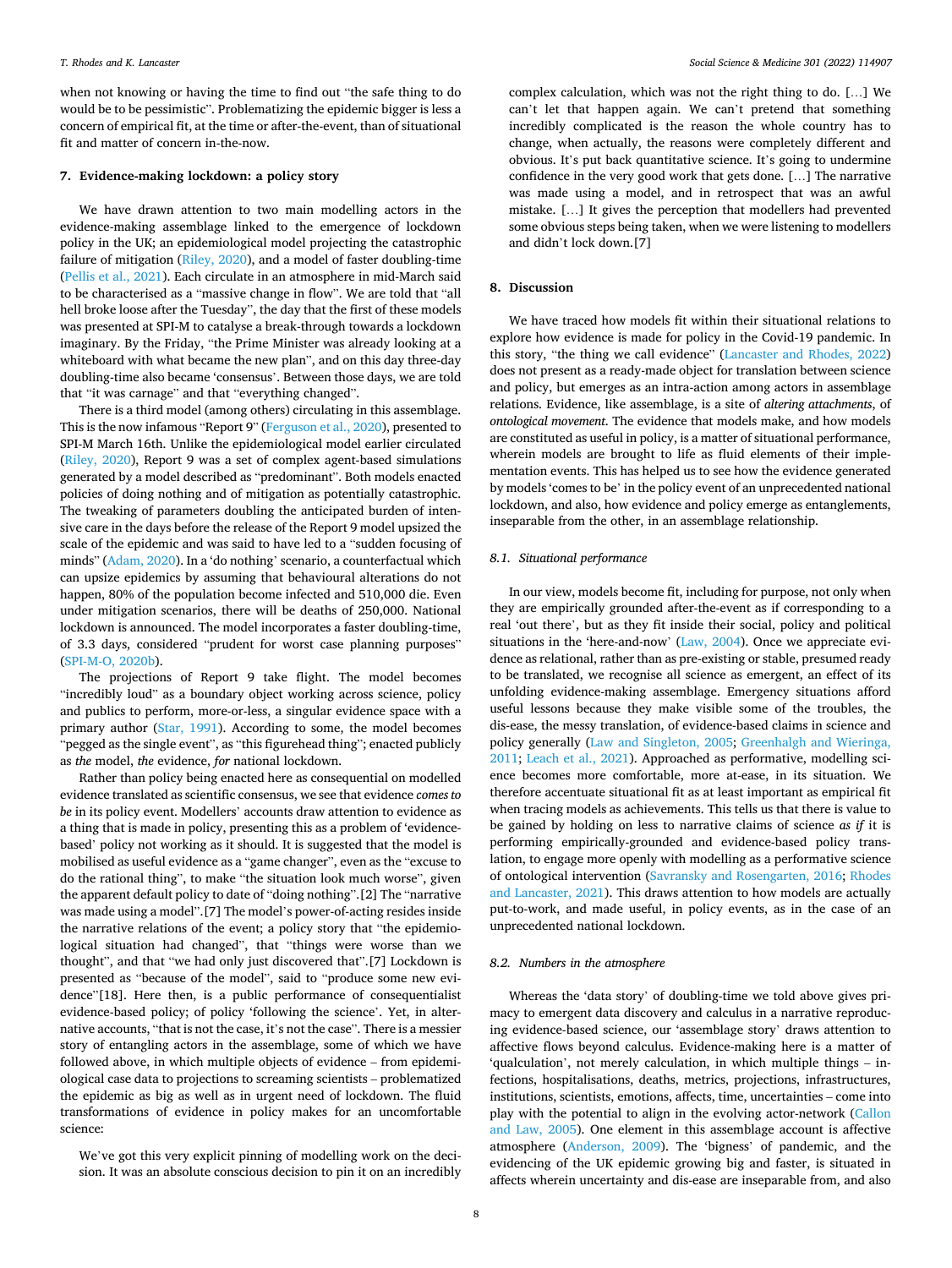<span id="page-8-0"></span>extend, calculus. Models and scientists are not detached from, but embody, atmospheres of dis-ease energised by the emergency situation in relation to epistemic uncertainty and anticipated disaster. The making of pandemics big enacts an affective atmosphere of anticipation and indeterminacy – of time that is neither present nor future; an interval of emergency in which potentiated catastrophe is yet to happen; and a narrowing opportunity to act, with more or less certainty (Anderson and Adey, 2011). Affective atmospheres can thus be approached as a "relation of tension" (Anderson, 2009); what we trace in this analysis as an embodiment, through models, of the collective affects of emergent epidemic and dis-ease. What this also tells us is that responses to emerging epidemics, in science as well as in policy, do not arise in calculations alone but in affective practices.

#### *8.3. Uncomfortable science*

The thing that is constituted as 'evidence enough' and 'useful' in policy is a differently situated achievement than in science [\(Lancaster](#page-9-0)  [et al., 2020](#page-9-0)). We see this, for instance, in how SPI-M performs as a device of corroboration and consensus which works in emergency conditions of absented time but which falls short of scientific expectation. This is obvious – evidence is performed differently in the absence of time, and 'for' policy, and expert committees coordinate their evidence-making accordingly. But it doesn't make navigating these different versions of modelling science any the more comfortable. The model of emerging epidemic materialises dis-ease into troubled technological solution, as science seeks to know, and help govern, as best and as fast as it can.

Perhaps modelling in pandemics becomes an uncomfortable science? This is a version of science, affected in pandemic atmosphere, which materialises dis-ease in its doing, especially as threats are projected nearer and larger in the face of unprecedented decisions. The 'leaps of faith' required to make and use evidence not only discount scientific method, an epistemological problem, but reproduce uncomfortable affects, an ontological concern. This version of modelling science is tricky and unnerving. As we have seen, scientists hold on, as good scientists do, to the narratives and ideals of evidence-based science – characterised as corroboration, abduction, empirical fit and consensus – but may not feel like their actualised science is 'evidence enough' or that this is how science should be done; a liminal space that can be uncomfortable to embody. Similarly, holding on to narratives of consequentialist evidence-based policy – characterised by idealised hope that 'evidence enough' can make a difference to policy – is troubled when science for policy seemingly breaks-down rather than breaks-through. Holding-on to science as if evidenced enough and as if consequential knowledge for policy, is, of course, itself a performance, and a comfort, which helps navigate liminality without fully 'letting-go' [\(Rhodes and Lancaster,](#page-9-0)  [2021\)](#page-9-0). Uncomfortable science is the embodiment of dis-ease when trying to perform science and make it work in conditions which make visible its evidence-based ideals as troubled or illusionary.

#### *8.4. Performing science*

And one final word about this analysis. We follow the argument that the "difference between telling stories and acting realities isn't so large", and that this means "our stories aren't simply innocent descriptions" ([Law and Singleton, 2000:](#page-9-0) 769). The stories that models, that science, that we, perform can "bring aid and comfort to existing performances" or can make "difference" by enacting things otherwise. Stories in science are thus analytical and political, and we make ours here, about mathematical models and the making of pandemics big, not to trace what might be empirically right or wrong, but to see models and evidence as matters of performance, that can be made-up in multiple ways.

#### **Notes on Figure 1**

- 1 Day 0 is 30th January and the first date in plot (day 29) is the 28th February
- 2 Monday 23rd March is Day 53 in this model
- 3 The purple crosses are additional data points added after the model was run
- 4 The x/y intersects with the growth lines are: red dotted line an estimated current figure for UK ICU bed capacity (assuming that Covid cases can access 2/3 of the 4000 beds available in total); red dash-dotted is same but with additional surge capacity providing a total of 7000 beds (2/3 for Covid); blue is total hospital beds allocation available for Covid patient care (20,000 beds)

#### **Author contribution**

TR led the study, analysis, and writing, and undertook the interviewing. KL co-led the study, contributing to analysis and writing.

#### **Declaration of competing interest**

Both authors have no conflicts to declare.

#### **Acknowledgements**

We thank our participants who generously gave their time to work in dialogue with us. This project is part supported by an Australian Research Council Discovery Project grant (DP210101604) and part supported through London School of Hygiene and Tropical Medicine. We are grateful for support from the UNSW SHARP (Professor Tim Rhodes) and Scientia (Associate Professor Kari Lancaster) schemes.

#### **References**

- [Abeysinghe, S., 2014. An uncertain risk: the World Health Organization](http://refhub.elsevier.com/S0277-9536(22)00213-1/sref1)'s account of [H1N1. Sci. Context 27, 511](http://refhub.elsevier.com/S0277-9536(22)00213-1/sref1)–529.
- [Adam, D., 2020. Modelling the pandemic. Nature 580, 316](http://refhub.elsevier.com/S0277-9536(22)00213-1/sref2)–318.
- [Adams, V., Murphy, M., Clarke, A.E., 2009. Anticipation: technoscience, life, affect,](http://refhub.elsevier.com/S0277-9536(22)00213-1/sref3) [temporality. Subjectivity 28, 246](http://refhub.elsevier.com/S0277-9536(22)00213-1/sref3)–265.
- [Anderson, B., 2009. Affective atmospheres. Emot., Space Soc. 2, 77](http://refhub.elsevier.com/S0277-9536(22)00213-1/sref4)–81.
- [Anderson, B., Adey, P., 2011. Affect and security: exercising emergency in UK civil](http://refhub.elsevier.com/S0277-9536(22)00213-1/sref5)  [contingencies. Environ. Plann. D 6, 1092](http://refhub.elsevier.com/S0277-9536(22)00213-1/sref5)–1109.
- [Anderson, W., 2021. The model crisis, or how to have critical promiscuity in the time of](http://refhub.elsevier.com/S0277-9536(22)00213-1/sref6)  [Covid-19. Soc. Stud. Sci. 51, 167188](http://refhub.elsevier.com/S0277-9536(22)00213-1/sref6).
- [Bacchi, C., Goodwin, S., 2016. Poststructural Policy Analysis. Palgrave, New York](http://refhub.elsevier.com/S0277-9536(22)00213-1/sref7). [Barad, K., 2007. Meeting the Universe Halfway. Duke, London](http://refhub.elsevier.com/S0277-9536(22)00213-1/sref8).
- [Bradley, R., Roussos, J., 2021. Following the science: pandemic policy making and](http://refhub.elsevier.com/S0277-9536(22)00213-1/optRwL6MJUVo0) [reasonable worst-case scenarios. LSE Public Pol. Rev. 1, 6](http://refhub.elsevier.com/S0277-9536(22)00213-1/optRwL6MJUVo0).
- [Brooks-Pollock, E., Danon, L., Jombart, T., Pellis, L., 2021. Modelling that Shaped the](http://refhub.elsevier.com/S0277-9536(22)00213-1/sref9) [Early COVID-19 Pandemic Response in the UK. Philos Trans Roy Soc. B 376,](http://refhub.elsevier.com/S0277-9536(22)00213-1/sref9)  [20210001](http://refhub.elsevier.com/S0277-9536(22)00213-1/sref9).
- [Caduff, C., 2015. The Pandemic Perhaps. University of California Press, Oakland.](http://refhub.elsevier.com/S0277-9536(22)00213-1/sref10)
- [Callon, M., Law, J., 2005. On qualculation, agency and otherness. Environ. Plann. 23,](http://refhub.elsevier.com/S0277-9536(22)00213-1/sref11) 717–[723](http://refhub.elsevier.com/S0277-9536(22)00213-1/sref11).
- [Callon, M., Numiesa, F., 2005. Economic markets as calculative and calculated collective](http://refhub.elsevier.com/S0277-9536(22)00213-1/sref12)  [devices. Organ. Stud. 26, 1229](http://refhub.elsevier.com/S0277-9536(22)00213-1/sref12)–1250.
- [Christley, R.M., Mort, M., Wynne, B., Wastling, J.M., Heathwaite, A.L., Pickup, R.,](http://refhub.elsevier.com/S0277-9536(22)00213-1/sref13)  [Austin, Z., Latham, S.M., 2013. Wrong, but useful](http://refhub.elsevier.com/S0277-9536(22)00213-1/sref13)": negotiating uncertainty in [infectious disease modelling. PLoS One 8, e76277.](http://refhub.elsevier.com/S0277-9536(22)00213-1/sref13)
- [Colebatch, H.K., 2009. Policy, third ed. Open University Press, Buckingham, UK](http://refhub.elsevier.com/S0277-9536(22)00213-1/sref14). [Cooper, M., 2006. Pre-empting emergence. Theor. Cult. Soc. 23, 113](http://refhub.elsevier.com/S0277-9536(22)00213-1/sref15)–135.
- [Diprose, R., Stephenson, N., Mills, C., Race, K., Hawkins, G., 2008. Governing the future:](http://refhub.elsevier.com/S0277-9536(22)00213-1/sref16)  [the paradigm of prudence in political technologies of risk management. Secur.](http://refhub.elsevier.com/S0277-9536(22)00213-1/sref16)  [Dialog. 39, 267](http://refhub.elsevier.com/S0277-9536(22)00213-1/sref16)–288.
- [Dubois, M., Wake, C., 2015. The Ebola Response in West Africa: Exposing the Politics and](http://refhub.elsevier.com/S0277-9536(22)00213-1/sref17)  [Culture of International Aid. Overseas Development Institute, London. Humanitarian](http://refhub.elsevier.com/S0277-9536(22)00213-1/sref17)  [Group Working Paper.](http://refhub.elsevier.com/S0277-9536(22)00213-1/sref17)
- [Duff, C., 2014. Assemblages of Health. Springer, London.](http://refhub.elsevier.com/S0277-9536(22)00213-1/optYNv6SJWu8T)
- [Evans, R., 2021. SAGE advice and political decision-making: 'Following the science](http://refhub.elsevier.com/S0277-9536(22)00213-1/sref18)' in [times of epistemic uncertainty. Soc. Stud. Sci. 52, 53](http://refhub.elsevier.com/S0277-9536(22)00213-1/sref18)–78.
- [Ferguson, N.M., Cummings, D.A., Cauchemez, S., et al., 2005. Strategies for containing](http://refhub.elsevier.com/S0277-9536(22)00213-1/sref19) [an emerging influenza pandemic in Southeast Asia. Nature 437, 209](http://refhub.elsevier.com/S0277-9536(22)00213-1/sref19)–214.
- [Ferguson, N., et al., 2020. Impact of Non-pharmaceutical Interventions \(NPIs\) to Reduce](http://refhub.elsevier.com/S0277-9536(22)00213-1/sref20)  [COVID-19 Mortality and Healthcare Demand. Imperial College COVID-19 Response](http://refhub.elsevier.com/S0277-9536(22)00213-1/sref20)  [Team. Report 9.](http://refhub.elsevier.com/S0277-9536(22)00213-1/sref20)